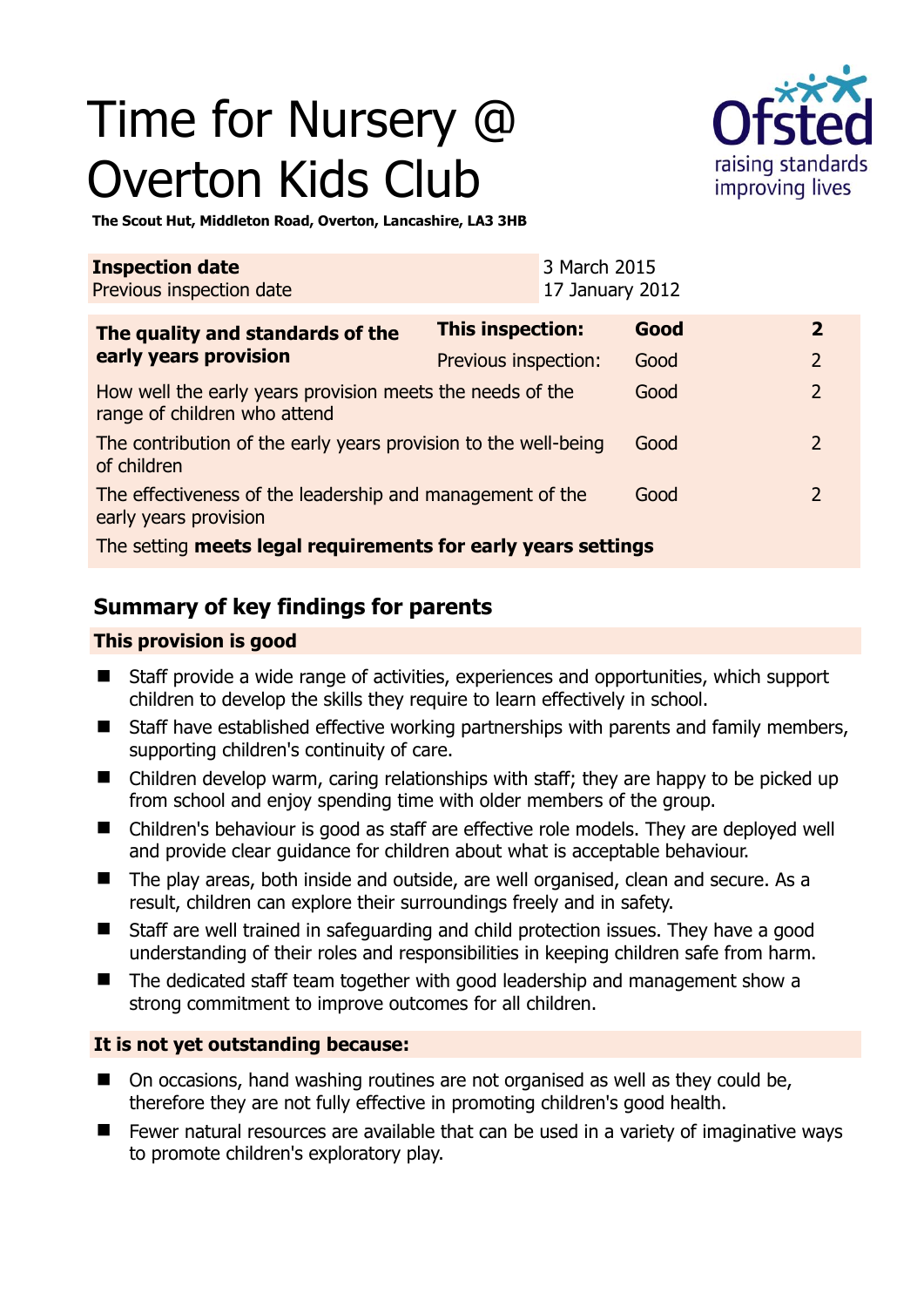# **What the setting needs to do to improve further**

## **To further improve the quality of the early years provision the provider should:**

- $\blacksquare$  reflect on the organisation of hand washing routines to ensure that they are fully effective in promoting children's health and well-being
- $\blacksquare$  include more natural, open-ended resources, for example, cones, shells, pebbles, sticks, wooden blocks of different sizes, to promote children's exploratory play even further.

### **Inspection activities**

- $\blacksquare$  The inspector viewed all parts of the out of school club accessed by the children, including the outdoor environment.
- The inspector observed children's activities in the main room and cosy area.
- The inspector carried out a joint observation with the manager.
- The inspector held meetings with both the manager and owners and spoke to staff and children throughout the inspection, when appropriate.
- The inspector discussed a range of policies and procedures with the manager and owners and examined children's learning journals offered during inspection.
- $\blacksquare$  The inspector checked evidence of the suitability and the qualifications of staff working with the children, and discussed the club's self-evaluation.
- The inspector took account of the views of parents and family members spoken to during the inspection.

# **Inspector**

Lois Wiseman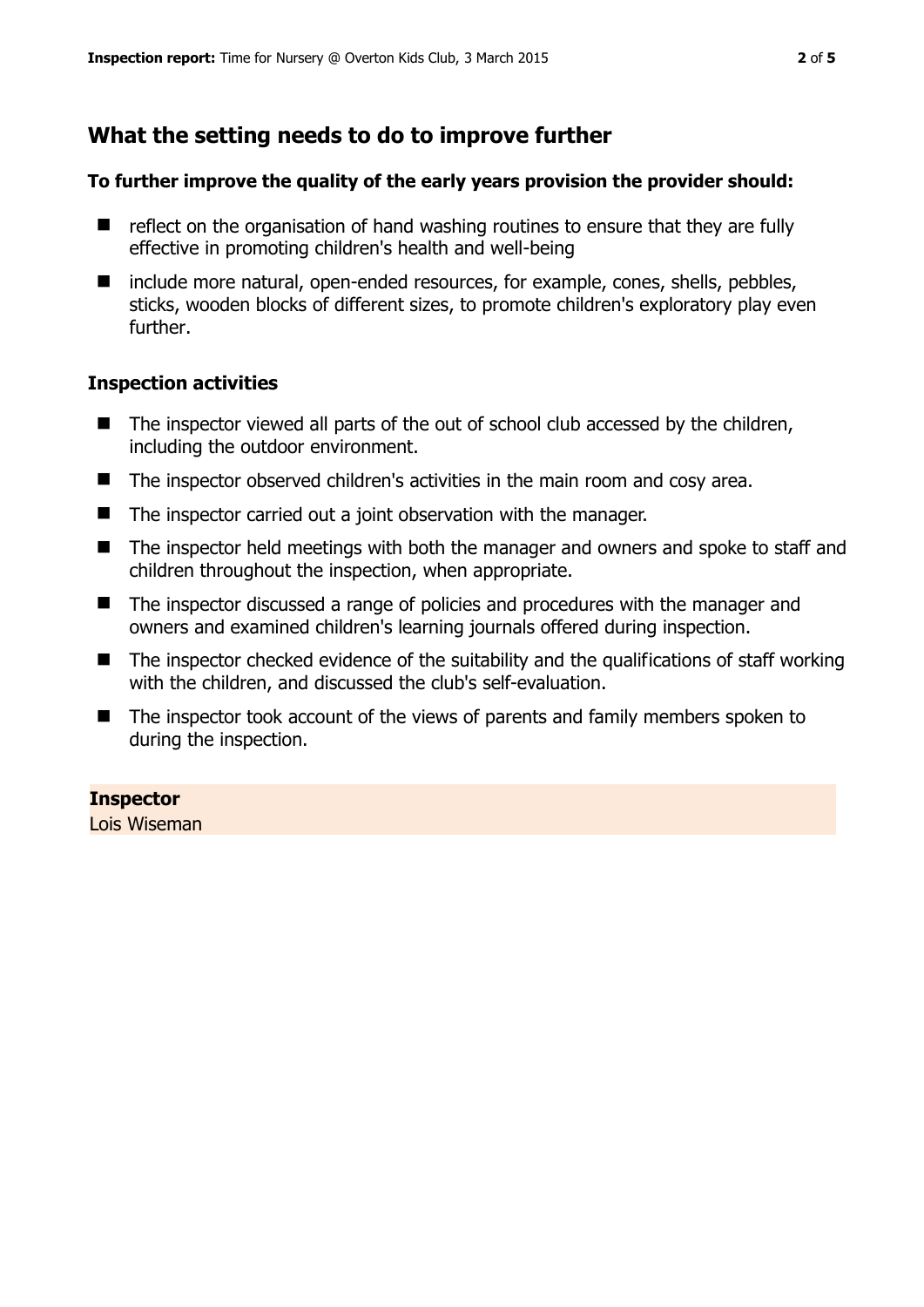# **Inspection findings**

## **How well the early years provision meets the needs of the range of children who attend. This is good**

Staff offer a broad range of activities based on children's ideas and interests. The environment is welcoming and appealing, where children can access resources easily. However, there are fewer natural resources that can promote exploratory play. Children are motivated to try new experiences and develop curiosity about objects. For example, they concentrate on painting wild flowers and delight in exploring the properties of shaving foam. Staff interact with children in a calm way and help them to solve problems together. Staff choose to carry out observations on children, helping to understand how they can support them further. Learning journals provide an accurate account of the activities and experiences offered. Strong and effective partnerships with parents mean that children's care needs and achievements are shared, enabling parents to understand how the club supports their children's learning. Staff liaise with staff at local schools to learn what topics are being covered, helping them to support children further.

## **The contribution of the early years provision to the well-being of children is good**

An effective key-person system is in place, enabling staff to understand children's care needs and interests. Regular dialogue is maintained between staff and school teachers, supporting children's well-being. Children are happy, confident and form strong attachments with their peers and other adults. Detailed health and safety checks are carried out daily. Children engage in physical play outside and manage their own risks. Staff offer healthy snacks and drinks, promoting children's good physical well-being. For example, they enjoy noodles and pieces of fresh fruit. Children's self-help skills are promoted well. However, not all children wash their hands before eating their snack. Staff promote good manners consistently as they play with the children. Behaviour is managed well, helping children to feel confident and learn about acceptable boundaries. As a result, children develop positive attitudes and key skills, complementing their learning in school.

# **The effectiveness of the leadership and management of the early years provision is good**

The manager and leadership team have a good overview of the curriculum. Regular activity evaluations are used to plan future experiences based on children's interests. Staff have a detailed understanding of the health and safety requirements, helping to keep all children safe and secure. Recruitment procedures are effective and ensure that all staff working with children are suitable to do so. Robust written policies and procedures reflect staff's dedicated approach to their service. Children have an active voice in the club and their views are welcomed, valued and respected. Effective supervisions and appraisals mean that staff are monitored well. Staff discuss and reflect on their practice, using parents' comments and feedback to enhance the provision. The management team values training, supporting staff to use any knowledge gained to extend children's learning experiences even further. Children benefit from strong community links, enhancing their learning and promoting their personal and social development.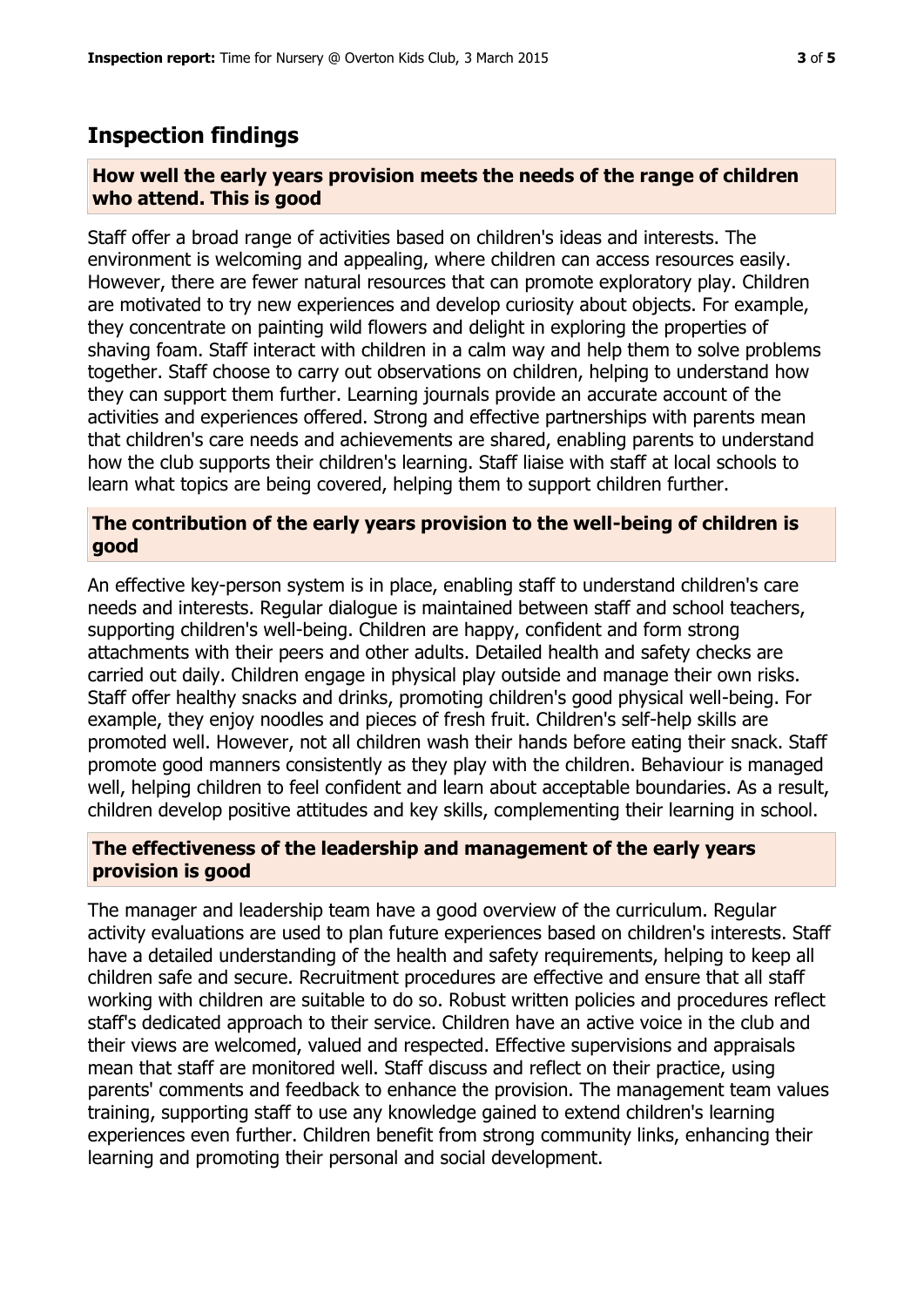# **Setting details**

| Unique reference number       | EY361467                                                        |
|-------------------------------|-----------------------------------------------------------------|
| <b>Local authority</b>        | Lancashire                                                      |
| <b>Inspection number</b>      | 863691                                                          |
| <b>Type of provision</b>      |                                                                 |
| <b>Registration category</b>  | Childcare - Non-Domestic                                        |
| Age range of children         | $0 - 17$                                                        |
| <b>Total number of places</b> | 26                                                              |
| Number of children on roll    | 35                                                              |
| <b>Name of provider</b>       | Sarah Rodriguez, Carol, William and Laura Nelson<br>Partnership |
| Date of previous inspection   | 17 January 2012                                                 |
| <b>Telephone number</b>       | 01524 851288                                                    |

Time for Nursery @ Overton Kids Club was registered in 2007. The club is linked to Time for Nursery at Heysham, Lancashire. The club employs four members of childcare staff. Of these, two hold an appropriate early years qualification at level 3, and two at level 2. The club opens from Monday to Friday, term-time only. Sessions are from 2.30pm until 5.30pm.

This inspection was carried out by Ofsted under sections 49 and 50 of the Childcare Act 2006 on the quality and standards of provision that is registered on the Early Years Register. The registered person must ensure that this provision complies with the statutory framework for children's learning, development and care, known as the Early Years Foundation Stage.

Any complaints about the inspection or the report should be made following the procedures set out in the guidance 'Complaints procedure: raising concerns and making complaints about Ofsted', which is available from Ofsted's website: www.gov.uk/government/organisations/ofsted. If you would like Ofsted to send you a copy of the guidance, please telephone 0300 123 4234, or email enquiries@ofsted.gov.uk.